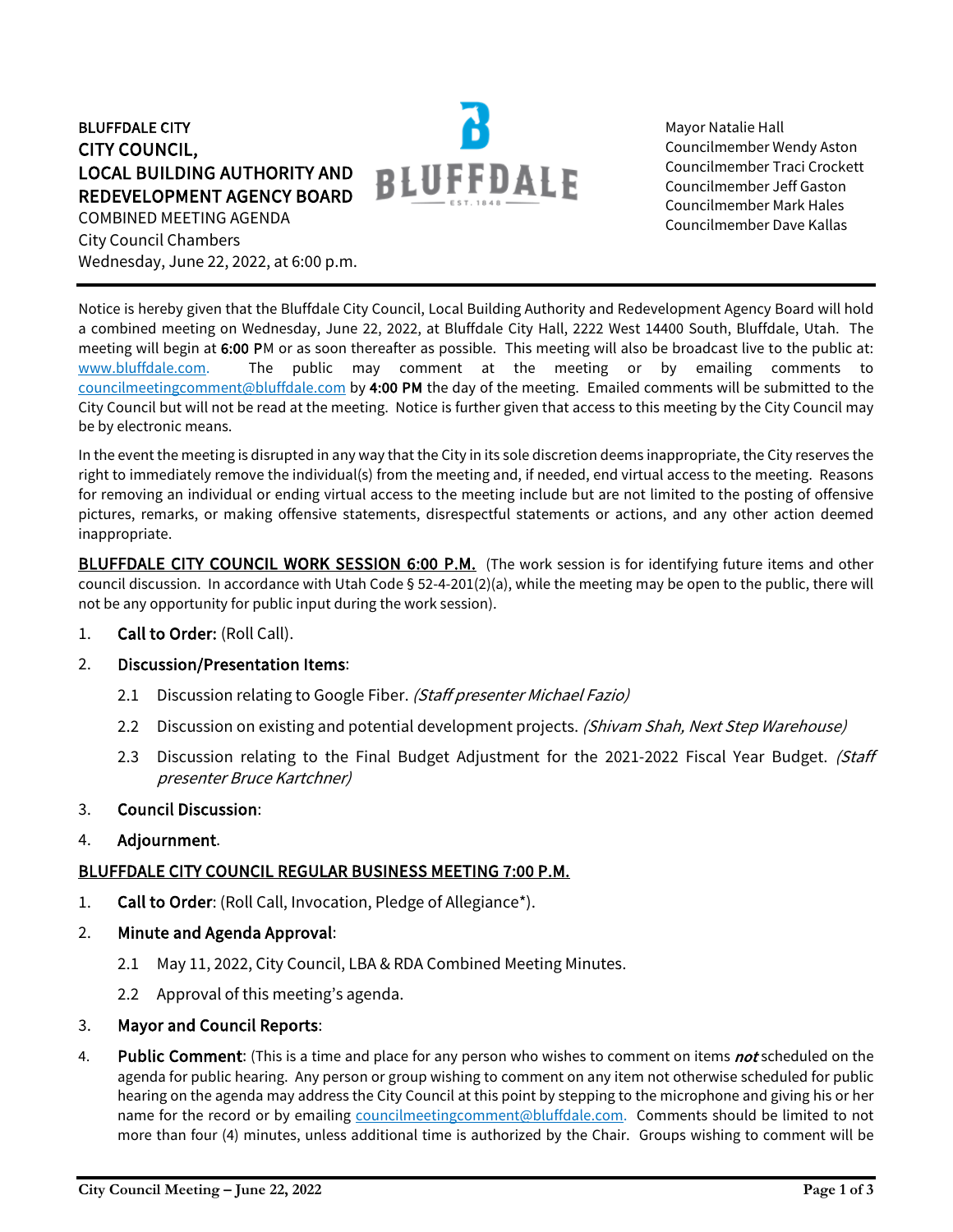asked to appoint a spokesperson. Items brought forward to the attention of the City Council will be turned over to staff to provide a response outside of the City Council meeting.)

## 5. Presentation Items:

5.1 None.

6. Consent Agenda: (These items are considered by the City Council to be routine and will be enacted by a single motion. If discussion is desired on any particular consent item, that item may be removed from the consent agenda and considered separately. No public comment will be permitted.)

6.1 None.

- 7. Action or Discussion Items; Items Continued from Previous Meeting: (These items are considered by the City Council individually. No public comment will be permitted.)
	- 7.1 Resolution No. 2022-29 Extending the temporary reduction of the Transportation Impact Fee. (Staff presenter Grant Crowell)
- 8. Public Hearing Items: (Public comments must abide by the requirements listed above).
	- 8.1 Resolution No. 2022-25 Adopting a Final Budget Adjustment for the 2021-2022 Fiscal Year Budget. (Staff presenters Bruce Kartchner and Stephanie Thayer) [LBA & RDA Public Hearings held in conjunction]
	- 8.2 Resolution No. 2022-28 Adopting a Tentative Operating or Final Budget for the 2022-2023 Fiscal Year Budget. (Staff presenters Bruce Kartchner and Stephanie Thayer) [LBA & RDA Public Hearings held in conjunction]
	- 8.3 Resolution No. 2022-26 Adopting the proposed tax rate for Salt Lake County for the purpose of levying taxes within the City of Bluffdale for the Fiscal Year 2022-2023. (Staff presenters Bruce Kartchner and Stephanie Thayer)
	- 8.4 Resolution No. 2022-27 Adopting the proposed tax rate for Utah County for the purpose of levying taxes within the City of Bluffdale for the Fiscal Year 2022-2023. (Staff presenters Bruce Kartchner and Stephanie Thayer)
	- 8.5 Ordinance No. 2022-14 Adopting an amended Consolidated Fee Schedule for Administrative, Service and Development Fees, including Water Rates charged by the City of Bluffdale. (Staff presenters Bruce Kartchner and Stephanie Thayer)

# LOCAL BUILDING AUTHORITY OF THE CITY OF BLUFFDALE BOARD MEETING

- a. Call to Order: (Roll Call)
- b. Public Hearing Items: (Public comments must abide by the requirements listed above).
	- i. LBA Resolution No. 2022-04 Adopting a Final Budget Adjustment for the 2021-2022 Fiscal Year Budget. (Staff presenters Bruce Kartchner and Stephanie Thayer) [LBA Public Hearing held in conjunction with the City Budget Hearing]
	- ii. LBA Resolution No. 2022-05 Adopting a Tentative Operating or Final Budget for the 2022-2023 Fiscal Year Budget. (Staff presenters Bruce Kartchner and Stephanie Thayer) [LBA Public Hearing held in conjunction with the City Budget Hearing]
- c. LBA Discussion:
- d. Adjournment.

### BLUFFDALE CITY REDEVELOPMENT AGENCY BOARD MEETING

a. Call to Order: (Roll Call)